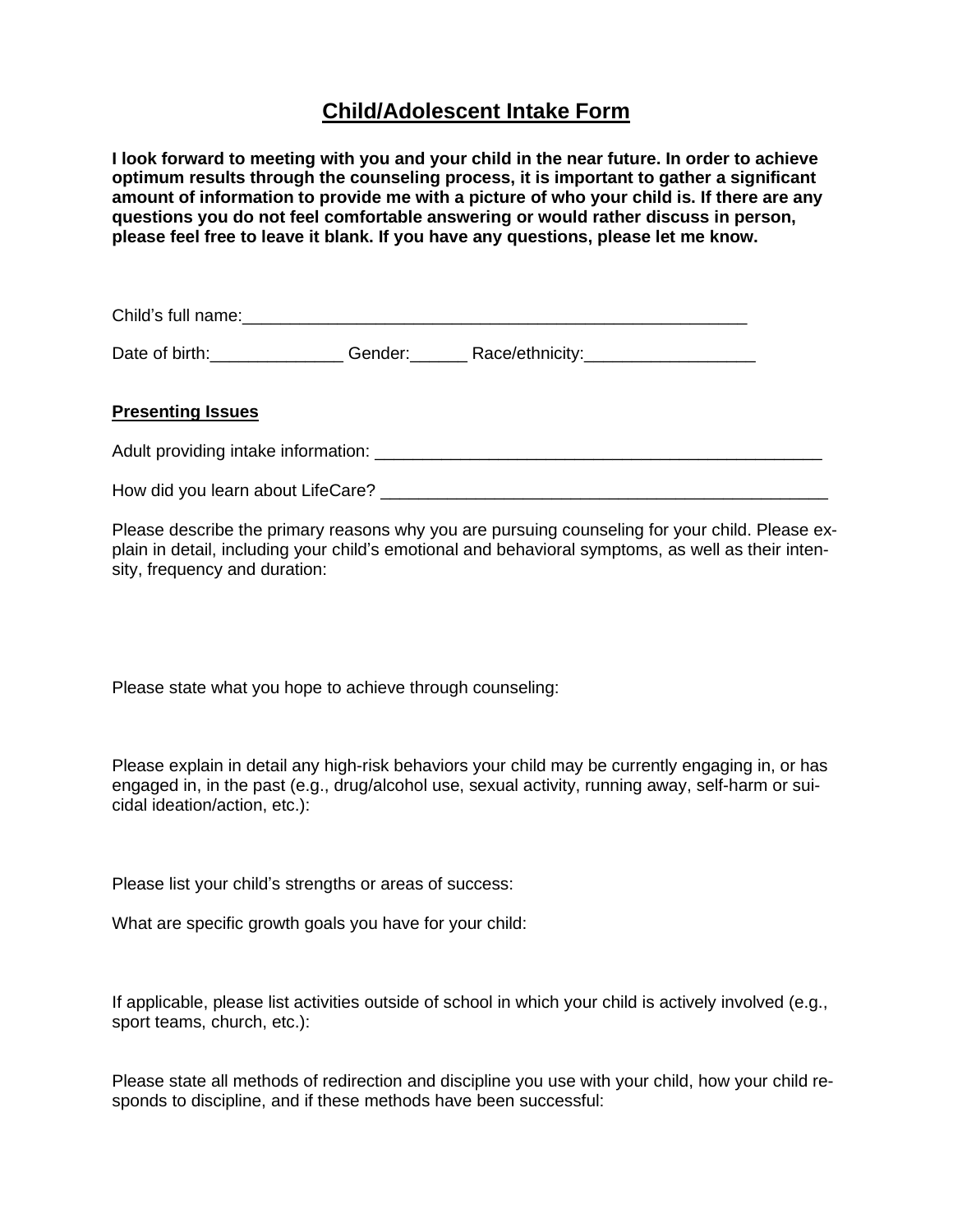### **Family Dynamics**

Please list all disorders and conditions that are known in your child's biological family, including those of siblings, parents, grandparents, aunts, uncles, cousins, etc. (e.g., depression, anxiety, substance abuse/addiction, genetic disorders, neurological disorders, emotional/physical/sexual abuse, antisocial/criminal behavior, etc.):

Please state if there have been any recent stressors or changes in your environment which may be affecting your child (e.g., divorce or marital problems, death in the family, move to a new home / school / or neighborhood, etc.):

**Parent Demographics**

Current caretakers:

Mother's name Date of Birth Address Home/work/cell phone numbers Email Occupation / Employer

Father's name Date of Birth Home/work/cell phone numbers Email Occupation / Employer

Please list siblings and/or all other individuals living in your child's home, who these individuals are in relation to your child, and each individual's age:

## **Child's Developmental and Medical History**

Please list any problems during pregnancy and/or delivery of your child:

Please state if your child was exposed to in utero stressors (e.g., mother under emotional stress, mother smoking cigarettes, drinking alcohol or having abused drugs while pregnant, etc.):

Please classify your child's early temperament (e.g., easy, quiet, stubborn, shy, difficult, over active, etc.):